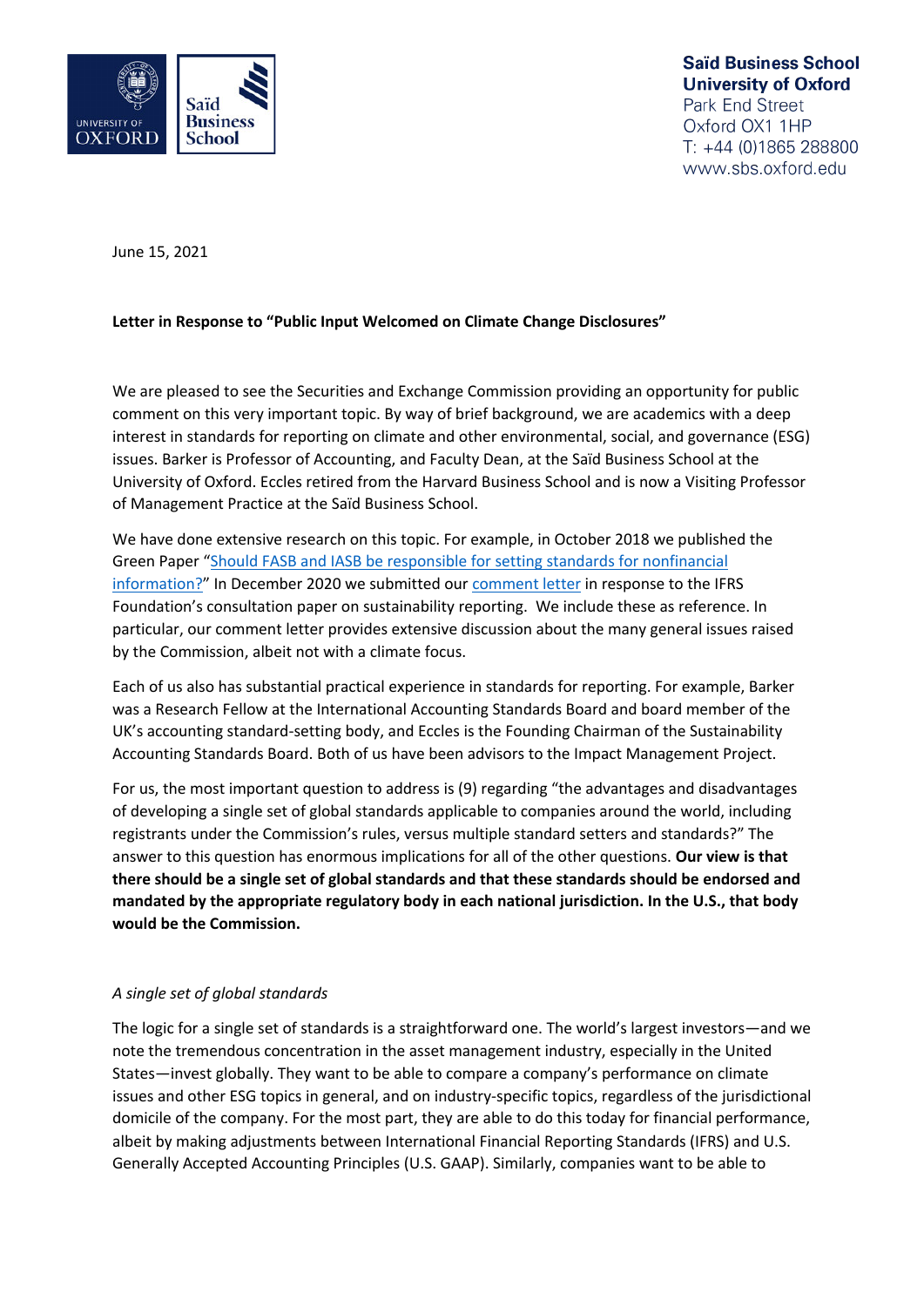compare and benchmark their performance against a relevant set of global peers. The cost/benefit to companies of having a single set of standards to adhere to is an obvious one. A single set of global standards for climate and ESG disclosure will enable global markets to play their critical and necessary role in supporting sustainable value creation.

We also believe that global standards can only be set by an independent, global body, with wellestablished and robust governance and due process. In our view, the obvious candidate for this role, and in several ways the only serious candidate, is the International Sustainability Standards Board (ISSB) being established by the IFRS Foundation. Most of the world's jurisdictions already follow IFRS developed by the IASB, and IFRS is in general closely aligned with U.S. GAAP. Much of the legal and regulatory groundwork for jurisdictional adoption, and for alignment with financial reporting, is therefore largely already in place.

Should the U.S. decide to establish its own set of standards, the opportunity for a global set will be lost, because no major jurisdiction would adopt standards developed and controlled by another major jurisdiction. Should the U.S. decide to collaborate with the IFRS Foundation, however, substantial momentum will be provided for a global set of standards. The U.S. is the largest capital market in the world and many of the world's largest asset managers, including eight of the top 10, as well as many of the largest global corporations, are based in the U.S. It is not in the interests of those stakeholders that, at present, the European Union is on course to develop its own sustainability reporting standards. With U.S. support for the ISSB, however, global convergence on a single set of standards becomes the likely outcome.

## *National control over endorsing and mandating standards*

We emphasize that setting standards in distinct from mandating their adoption. In financial reporting, the IFRS Foundation has no direct control over whether its standards are required to be used. Control rests with national jurisdictions.

In practice, U.S. control would be exercised in two ways. First, and as part of the due process of the IFRS Foundation, the U.S. voice in setting standards would be powerful. This is because the IFRS Foundation must realistically set standards that are in practice likely to be adopted, not least in the world's largest capital market. Second, it would be entirely a matter of U.S. control to determine whether, and to what extent, global standards are endorsed and mandated within the United States.

We note that there is variation in what "mandated" means, ranging from recommended practice, to a 'comply or explain' approach, to an absolute reporting requirement. There is also jurisdictional discretion over how monitoring is done and if, and to what extent, assurance is required. There is also discretion over whether to require additional reporting requirements beyond a common baseline of global standards. What's critical is that such a baseline exists, and that the particular metrics chosen by the ISSB for any given topic provide the basis for consistent evaluation by capital market participants globally. The obvious example is greenhouse gas emissions, at the core of the climate disclosure issue being addressed by the Commission, the ISSB, and the EU Taxonomy's Corporate Sustainability Reporting Directive (CSRD). While specific requirements might diverge in practice, they each build on the foundation of a shared platform.

In conclusion, we are very supportive of the Commission taking such a serious and careful approach to improving climate and other ESG disclosures. We urge that it coordinate to the maximum extent